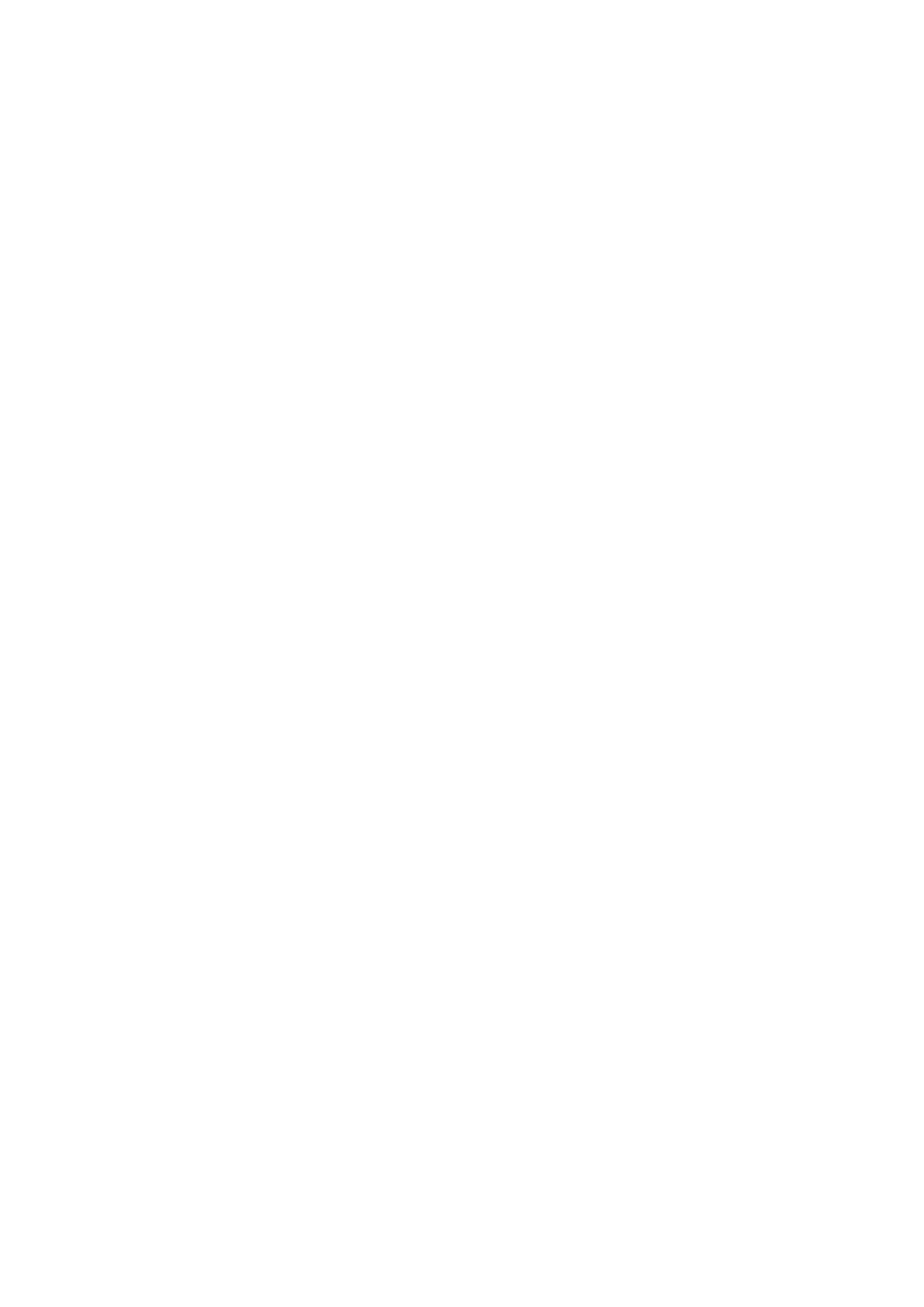### **ANNEX**

### **GUIDELINES FOR THE ACCEPTANCE OF ALTERNATIVE METALLIC MATERIALS FOR CRYOGENIC SERVICE IN SHIPS CARRYING LIQUEFIED GASES IN BULK AND SHIPS USING GASES OR OTHER LOW-FLASHPOINT FUELS**

#### **PART 1 GENERAL**

#### **1 Introduction**

1.1 Ships carrying liquefied gases in bulk should comply with the requirements of the IGC Code adopted by resolution MSC.370(93), as amended. Ships using gases or other low-flashpoint fuels should comply with the requirements of the IGF Code, adopted by resolution MSC.391(95), as amended.

1.2 The requirements for metallic materials used in low temperature applications on board ships constructed in accordance with the IGC and IGF Codes are contained in tables 6.2, 6.3 and 6.4 of the IGC Code and tables 7.2, 7.3 and 7.4 of the IGF Code, respectively. The requirements are identical in both Codes and specify the minimum design temperatures for specific materials based upon chemical composition, mechanical properties and heat treatment. These approved materials have been incorporated in the Codes since their inception and have provided over 40 years of satisfactory service experience.

1.3 There is recent interest in adding new metallic materials to the list of those already covered by the Codes. *Interim guidelines on the application of high manganese austenitic steel for cryogenic service* were adopted and disseminated as MSC.1/Circ.1599. In the process of developing the Interim guidelines, significant experience in the evaluation of this alternative material was acquired. The recommendations contained in MSC.1/Circ.1599 are used as the basis for these Guidelines.

#### **2 Application**

2.1 These Guidelines apply to metallic materials not listed in tables 6.2, 6.3 and 6.4 of the IGC Code and tables 7.2, 7.3 and 7.4 of the IGF Code respectively. The testing requirements set out herein provide guidance for the acceptance of alternative metallic materials based upon the equivalency provisions contained in section 1.3 of the IGC Code or alternative design requirements contained in section 2.3 of the IGF Code. The Guidelines apply only to materials used for products listed in chapter 19 of the IGC Code or MSC circulars approved by the Organization, or fuels addressed by the IGF Code.

2.2 The Guidelines also apply to alternative metallic materials having a minimum design temperature between  $0^{\circ}$ C and -165 $^{\circ}$ C or lower if authorized by the Administration in the range of minimum and maximum thicknesses tested during the approval process, up to a maximum thickness of 40 mm. Thicknesses in excess of 40 mm should be approved by the Administration or recognized organization acting on its behalf. In addition to approval for a minimum design temperature of -165°C, alternative metallic materials may be approved for intermediate minimum design temperatures of -55°C, -60°C, -65°C, -90°C and -105°C. Alternative metallic materials qualified at a lower temperature are suitable for use at the intermediate minimum design temperature.

2.3 The Guidelines only apply to alternative metallic materials formed or manufactured by rolling, extrusion, casting or forging.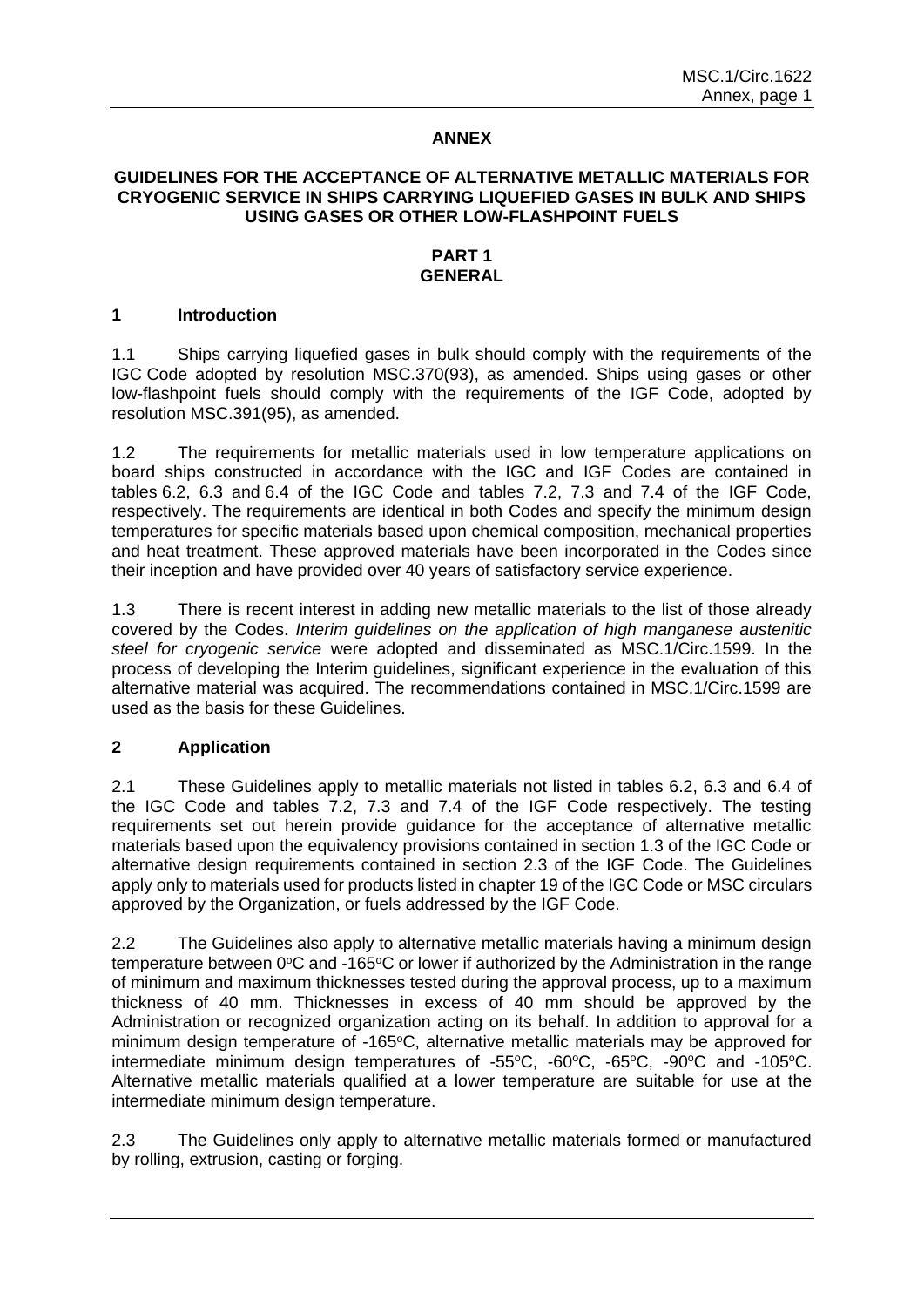2.4 Alternative metallic materials approved in accordance with the Guidelines may be used in the construction of cargo containment and piping system under chapter 4 of the IGC Code or similar parts of fuel tanks, under chapter 6 of the IGF Code or piping systems under section 5.12 of the IGC Code and section 7.4.1.2 of the IGF Code. They should be approved for specific cargoes or fuels listed in the IGC or IGF Codes based upon their design temperature and their compatibility with the cargo or fuel. This Guideline does not address material forming part of the hull structure.

# **3 Definitions**

3.1 *Alternative metallic materials*: Homogeneous ferrous and non-ferrous alloys having uniform composition in any direction formed by hot rolling, cold rolling*,* extrusion, casting or forging, whose compositions or heat treatments are not listed in tables 6.2, 6.3 and 6.4 of the IGC Code and tables 7.2, 7.3 and 7.4 of the IGF Code, respectively.

3.2 *Established metallic materials*: Metallic materials listed in tables 6.2, 6.3 and 6.4 of the IGC Code and tables 7.2, 7.3 and 7.4 of the IGF Code, respectively, or by an IMO MSC circular.

3.3 *Equivalent alternative metallic materials*: Alternative metallic materials having chemical and mechanical properties that are equivalent or superior to those listed in tables 6.2, 6.3 and 6.4 of the IGC Code and tables 7.2, 7.3 and 7.4 of the IGF Code, respectively, that have been approved under these Guidelines.

3.4 *Other alternative metallic materials*: Alternative metallic materials having mechanical properties that do not meet those listed in tables 6.2, 6.3 and 6.4 of the IGC Code and tables 7.2, 7.3 and 7.4 of the IGF Code, respectively.

3.5 *Recognized standards*: Applicable international or national standards acceptable to the Administration, or standards laid down and maintained by the recognized organization.

3.6 *Administration*: Government of the State whose flag the ship is entitled to fly.

# **PART II**

# **MATERIAL SPECIFICATIONS AND TESTING REQUIREMENTS**

# **4 Material specification**

4.1 All alternative metallic materials should have a recognized standard for cryogenic service for consideration under these Guidelines. The standard should cover specific forms of the material being approved, including plates, sections, castings, forgings or pipes, and should specify heat treatment and grain structure. The standard should meet the scope and general requirements of section 6.2 of the IGC Code. Micro-alloying elements not identified in the recognized standards may be considered subject to approval by the Administration.

4.2 Alternative metallic material, including plates, castings and forgings, should be joined using an approved method specified by a recognized standard. When applied, conventional welding procedures qualified in accordance with a recognized standard and complying with procedures contained in chapter 6.5 of the IGC Code and part B-1, section 16.3 of the IGF Code should be specified for the welding of alternative metallic materials. The welding procedures should specify heat input and pre- and post-weld heat treatment.

4.3 Welding procedures and non-destructive testing (NDT) should be specified for all alternative metallic materials. These procedures should conform to a recognized standard and comply with testing requirements specified in chapter 6.5 of the IGC Code and part B-1, section 16.3 of the IGF Code.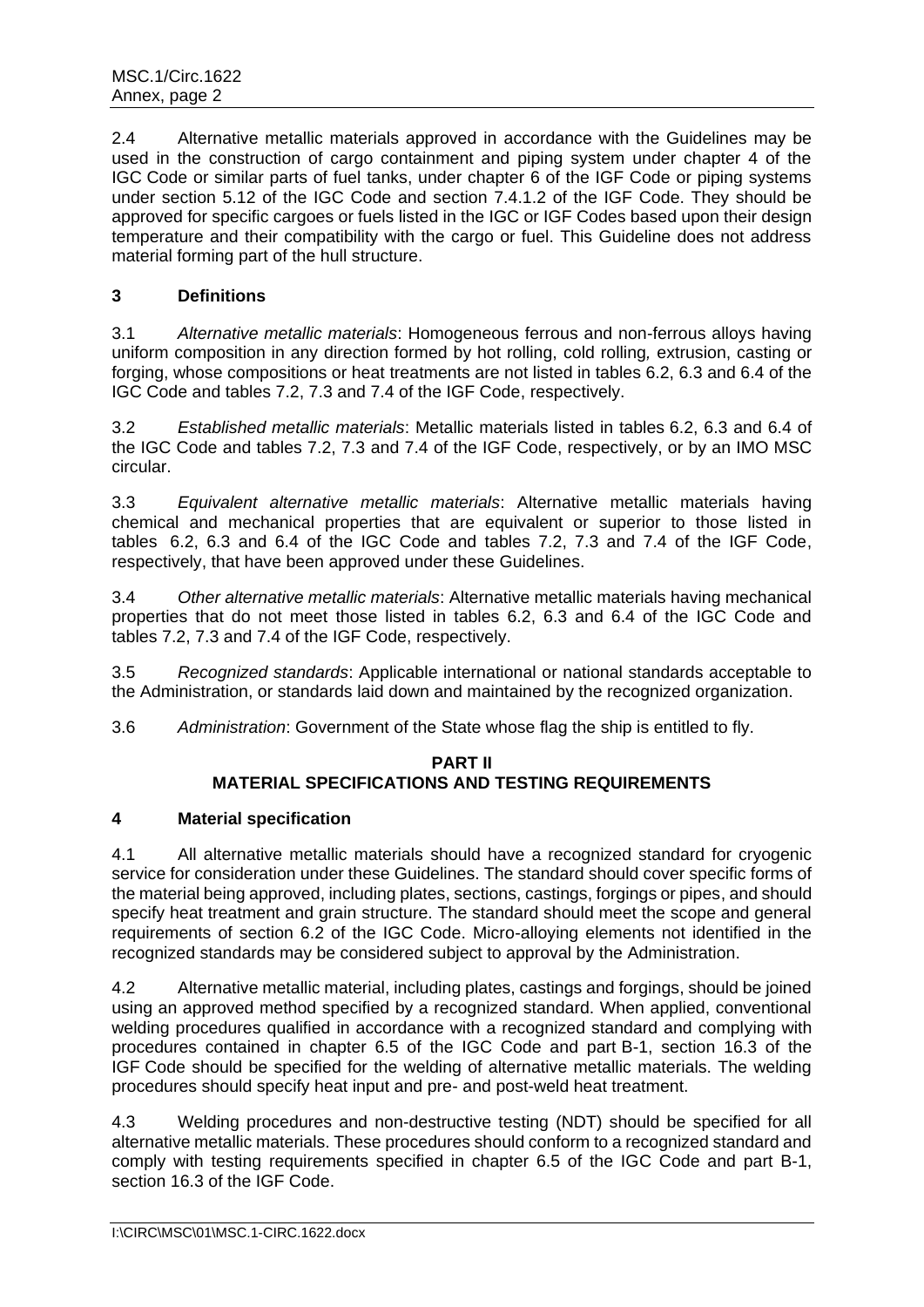# **5 Testing**

5.1 Test requirements are provided in the appendix to the Guidelines and are based upon section 6.3 of the IGC Code and part B-1, section 16.2 of the IGF Code.

5.2 Depending on the design temperature, Charpy V-notch tests should be conducted in accordance with the footnotes in the applicable tables given in chapter 6 of the IGC Code and section 7 of the IGF Code.

5.3 Subject to the approval of the Administration, consideration can be given to alternative test methods that provide an equivalent level of safety. Test requirements should not be waived unless there is a valid technical justification, or the material properties can be confirmed by another test method. Test requirements may be waived if not required for specific tank types within chapter 4 of the IGC Code, section 6 of the IGF Code or if not required for similar established metallic materials.

5.4 The testing of alternative metallic material should be conducted on at least one of the following forms: plates, castings, forgings or pipes. The testing of any form should meet the sampling and specimen position requirements of section 6.4 of the IGC Code and section 7.4 of the IGF Code. Initial testing should be conducted on the form reflecting the application of an alternative metallic material. Approval is limited to forms for which test results are provided; however, all forms do not have to be considered for approval of the alternative metallic material.

5.5 Corrosion sensitization can occur in stainless and other austenitic steels. In such cases, the Administration may require additional corrosion testing such as an Intergranular Corrosion Test such as ASTM A262 and a Stress Corrosion Cracking Test such as ASTM G36 or ASTM G123.

# **6 Acceptance criteria**

6.1 Test acceptance criteria are provided in the appendix to this Guideline and are based upon section 6.3 of the IGC Code and part B-1, section 16.2 of the IGF Code.

6.2 The application of an alternative metallic material in a specific design should be based upon the adequacy of the material for the design loads and the suitability of the material properties for their intended use in accordance with the design conditions specified in section 4.18 of the IGC Code and section 6.4.12 of the IGF Code.

6.3 Approval of alternative metallic materials should be for each form of the material for which there are satisfactory test results.

# **7 Novel design and equivalent arrangements**

Alternative metallic materials may be used in the design of novel containment systems under section 4.27 of the IGC Code and section 6.4.16 of the IGF Code. Section 2.1 in appendix 5 of the IGC Code and part A-1 annex, section 2.1 of the IGF Code require the use of established metallic materials. The use of other alternative metallic materials should not be considered in a design.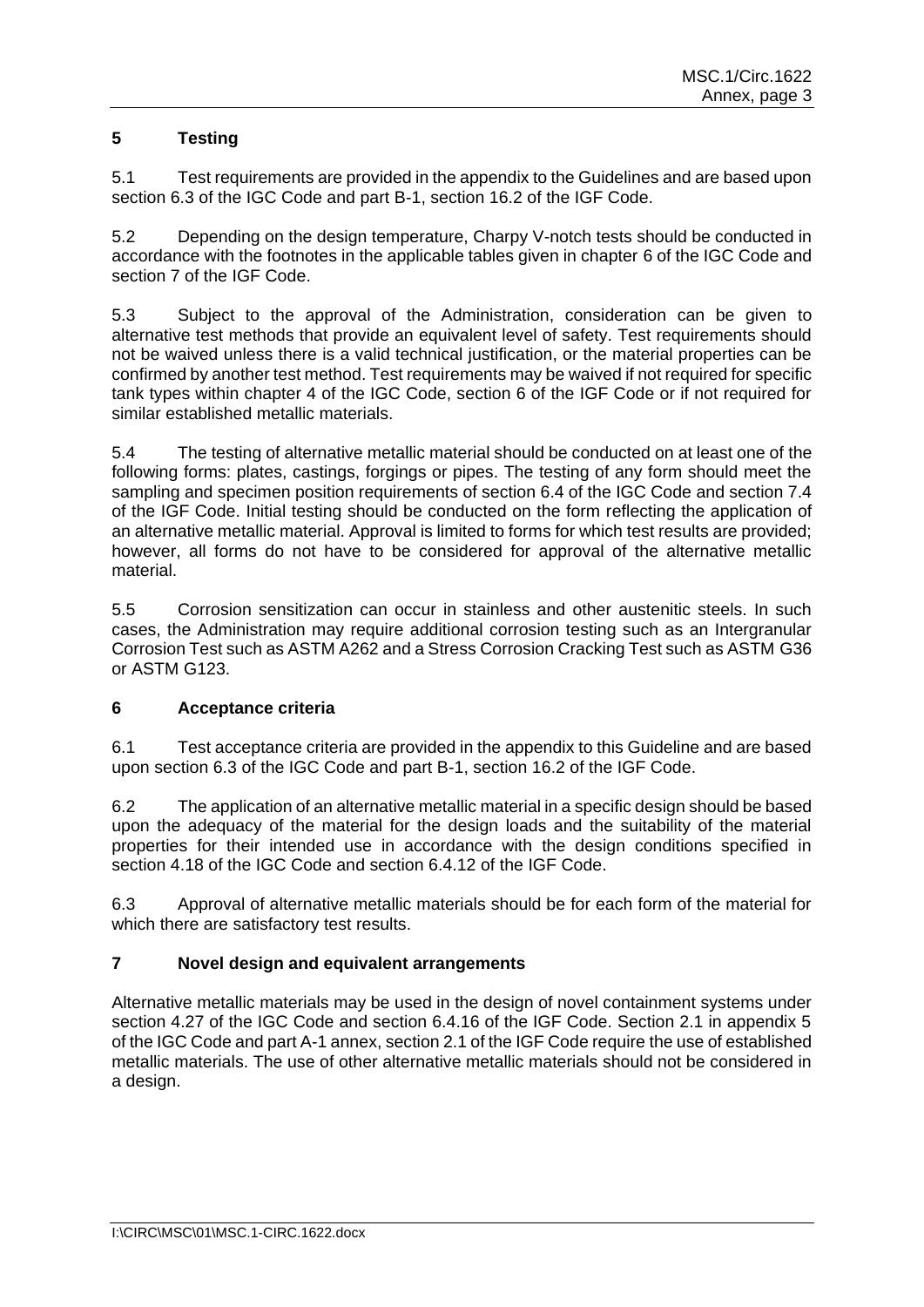### **PART III APPLICATION**

### **8 Approval procedures**

8.1 Upon satisfactory completion of testing of the appropriate forms and acceptance of the results, an alternative metallic material is considered to be an accepted equivalent alternative metallic material for the purpose of the Guidelines.

8.2 The approval should specify any limitations that have been identified in the inherent properties of the approved alternative metallic material that may need to be considered in its use. These properties may include, but are not limited to:

- .1 under-matching/over-matching of welds;
- .2 pre- and post-weld heat treatment;
- .3 corrosion;
- .4 specific NDT requirements or limitations; and
- .5 toxicity of welding fumes.

8.3 Tables 6.2, 6.3 and 6.4 of the IGC Code and tables 7.2, 7.3 and 7.4 of the IGF Code may be modified to incorporate new alternative metallic materials subject to the following:

- .1 material should be qualified using these Guidelines;
- .2 material compatibility for all intended cargoes should be demonstrated;
- .3 relevant fabrication experience on any tank type on a ship should be documented;
- .4 material should have minimum of 5 years of service experience on board a ship or equivalent to one special survey cycle;
- .5 service experience should be on a ship in service, relevant to the material's future use; and
- .6 if simulation is used, credit may be given to a reduced service period upon completion of the first intermediate survey. The scope of this survey should be in accordance with the requirements of the first special survey, including NDT, of the tank.

### **9 Application**

The Administration should assign approved safety factors based upon those for nickel steels, carbon manganese steels, austenitic steels or aluminium alloys in the IGC and IGF Codes.

#### **10 References**

MSC.1/Circ.1599 *Interim guidelines on the application of high manganese austenitic steel for cryogenic service.*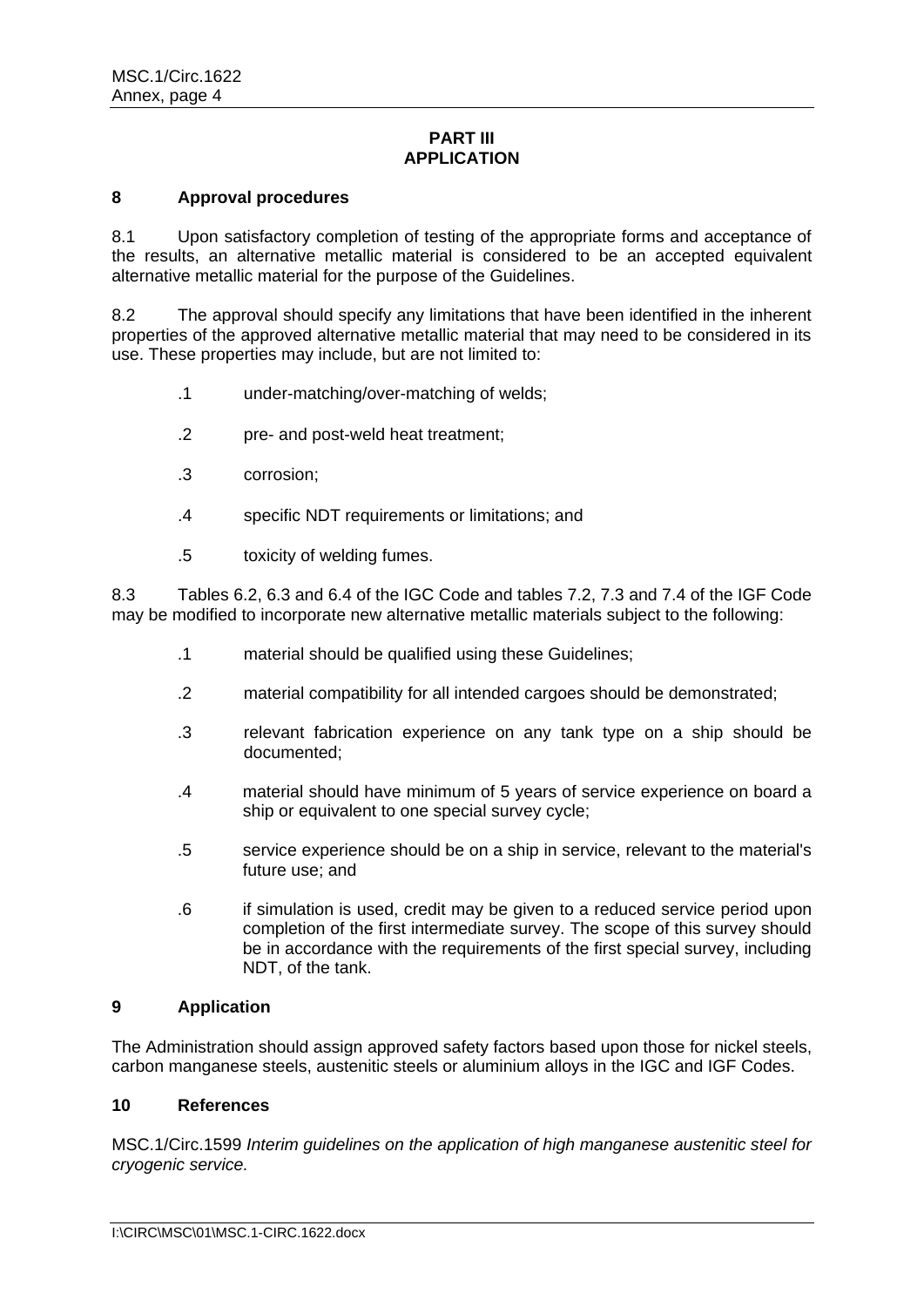# **APPENDIX**

### **MATERIAL TESTING REQUIREMENTS AND ACCEPTANCE CRITERIA**

### **1 Test of base material**

1.1 **Material specifications**: Chemical composition and mechanical properties meeting a recognized standard for the alternative metallic material intended for cryogenic service**.** 

*Acceptance criteria*: in accordance with the recognized standard.

1.2 **Micrographic examination**: The test should be carried out in accordance with section 6.3.4 of the IGC Code using recognized standards such as ASTM E112.

*Acceptance criteria*: Microstructure including grain size. The absence of precipitations, segregation and cracking should be reported. Acceptance should be to the satisfaction of the Administration*.*

1.3 **Tensile test**: The test should be carried out in accordance with section 6.3.1 of the IGC Code. Samples should be taken from three heats of different compositions, both at room and cryogenic temperatures equal to the minimum design temperature of the alternative metallic material. The number of samples should be sufficient to provide statistically valid results.

*Acceptance criteria*: The yield strength, tensile strength and elongation should be in accordance with the recognized standard for the chemical composition given in 1.1 of this appendix.

1.4 **Charpy impact test**: The test should be carried out in accordance with section 6.3.2 of the IGC Code. Samples should be taken from three heats of different compositions, both at room and cryogenic temperatures equal to the required test temperature. Impact tests should not be omitted for austenitic steels due to lack of experience. Test temperatures should be as follows:

| <b>Material thickness (mm)</b> | Test temperature (°C)         |
|--------------------------------|-------------------------------|
| t < 25                         | 5°C below design temperature  |
|                                | (ferritic steel only)         |
| $25 < t \leq 30$               | 10°C below design temperature |
| $30 < t \leq 35$               | 15°C below design temperature |
| 35 < t < 40                    | 20°C below design temperature |

*Acceptance criteria*: unless higher values are required by the material specification

| <b>Material</b>                        | <b>Test piece</b> | Minimum average energy (KV)                                    |
|----------------------------------------|-------------------|----------------------------------------------------------------|
| Ferrous alloy plates                   | Transverse        | 27 J                                                           |
| Ferrous alloy sections<br>and forgings | Longitudinal      | 41 J                                                           |
| Non-Ferrous alloy                      |                   | Not required, subject to the<br>approval of the Administration |

.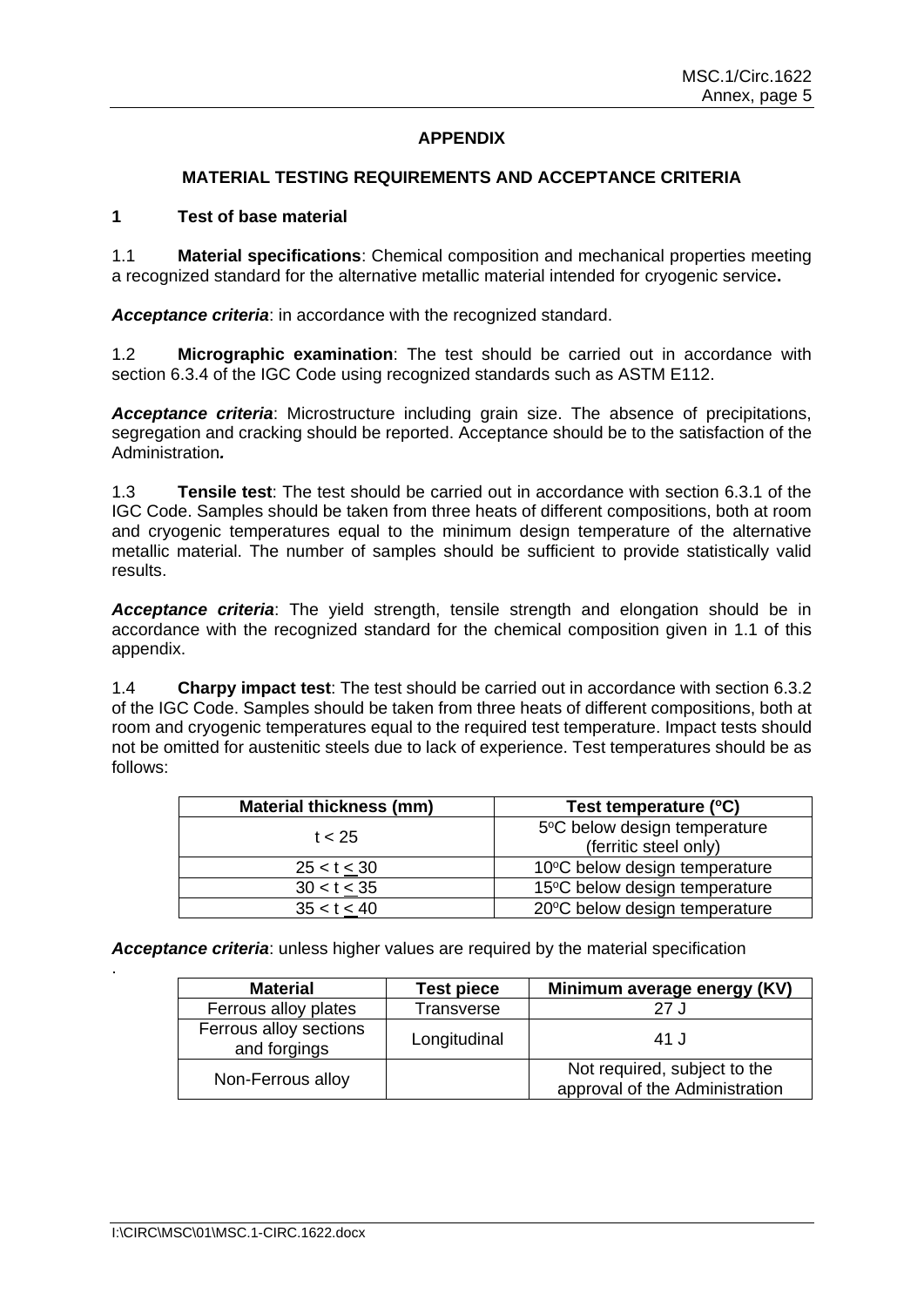1.5 **Charpy impact test on strain aged specimens**: The test should be carried out in accordance with a recognized standard such as ASTM E23. Strain ageing consists of 5% deformation for 1 hour at 250°C in accordance with IACS UR W11. Samples should be taken from three heats of different compositions, both at room and cryogenic temperatures equal to the minimum test temperature. Impact tests should not be omitted for austenitic steels due to lack of experience. Test temperatures should be as follows:

| <b>Material thickness (mm)</b> | Test temperature (°C)         |
|--------------------------------|-------------------------------|
| t < 25                         | 5°C below design temperature  |
|                                | (ferritic steel only)         |
| 25 < t < 30                    | 10°C below design temperature |
| $30 < t \leq 35$               | 15°C below design temperature |
| 35 < t < 40                    | 20°C below design temperature |

*Acceptance criteria*: unless higher values are required by the material specification.

| <b>Material</b>                           | <b>Test piece</b>        | Minimum average energy<br>(KV)                                    |
|-------------------------------------------|--------------------------|-------------------------------------------------------------------|
| Ferrous alloy plates                      | Transverse               | 27 J                                                              |
| Ferrous alloy<br>sections<br>and forgings | Longitudinal             | 41 J                                                              |
| Non-Ferrous alloy                         | $\overline{\phantom{0}}$ | Not required, subject to the<br>approval of the<br>Administration |

1.6 **Drop weight test**: Applicable only for ferritic steels including ferritic-austenitic (duplex) grade. The aim of the test is to establish the nil ductility transition temperature (NDTT). Samples should be taken from three heats of different compositions, both at room and cryogenic temperatures equal to the minimum test temperature. The test should be carried out in accordance with a recognized standard such as ASTM E208 for ferritic steels.

Acceptance criteria: No break at 10<sup>o</sup>C below the design temperature.

1.7 **Fatigue test**: The basis for documenting adequate fatigue performance (S-N curves) should be in accordance with paragraph 4.18.2.4.2 of the IGC Code. The extent of fatigue testing is based on comparison with recognized S-N curves for metallic materials (such as IIW or DNVGL-RP-C203 or BS 7608).

The fatigue tests should be based on a minimum of five test samples at each stress level. For a "one slope S-N curve" a minimum of three stress levels should be tested. Additional stress levels are to be tested for "two slope S-N curves". As guidance, stress levels should be selected to achieve in the range of  $10<sup>5</sup>$  to  $10<sup>8</sup>$  cycles.

*Acceptance criteria*: The fatigue test results should be at least equal to or better than the reference S-N curve.

1.8 **CTOD (Crack Tip Opening Displacement) test**: The test should be carried out in accordance with a recognized standard such as ASTM E1820, BS 7448 or ISO 12135.

*Acceptance criteria*: CTOD minimum value should be in accordance with the design specification for testing at room and cryogenic temperatures equal to the minimum design temperature of the material. A minimum of three successful tests should be performed at room and cryogenic temperatures. As guidance a minimum CTOD value of 0.2 mm is often required.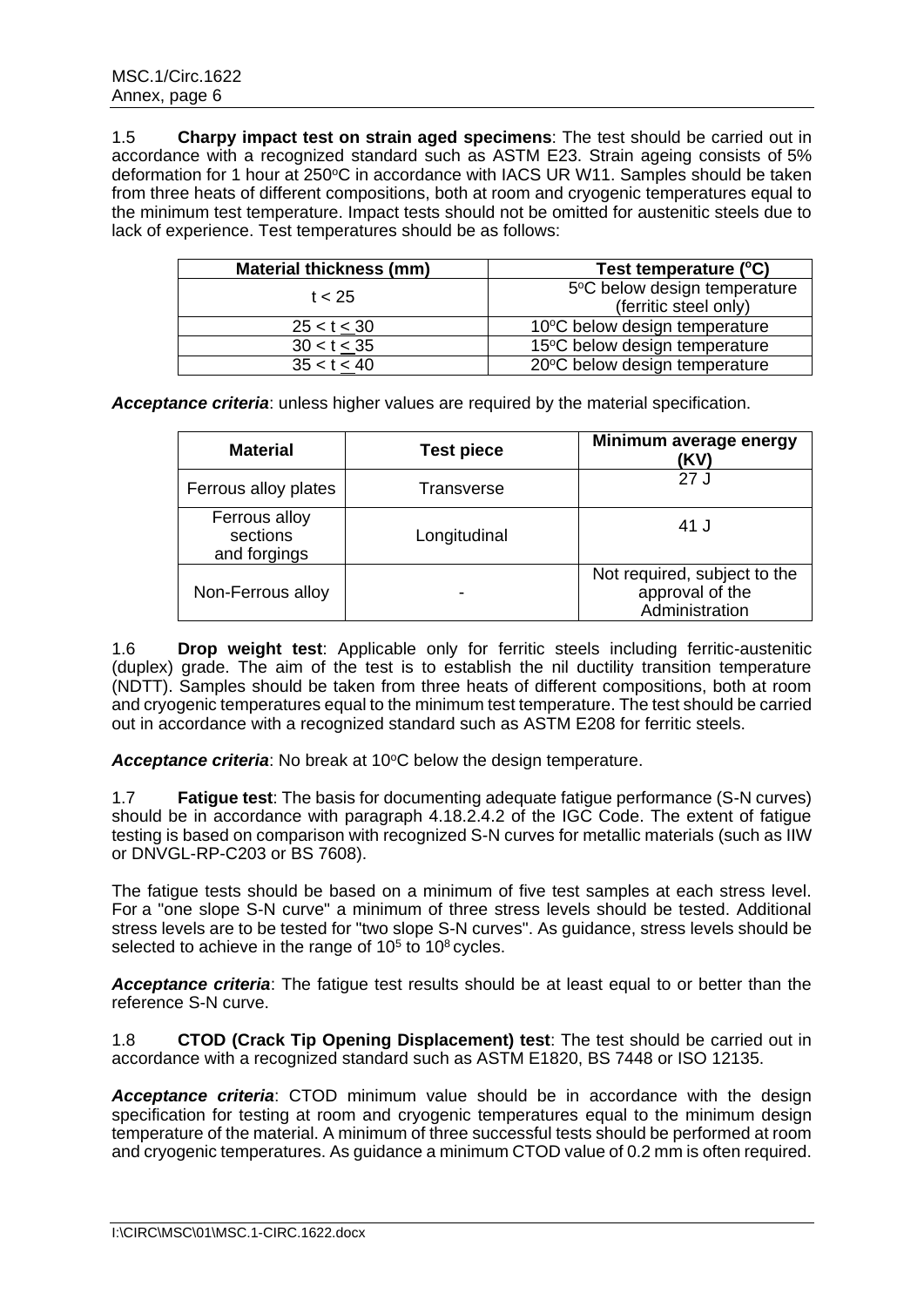1.9 **Corrosion test**: The type of corrosion tests to be applied will depend on the material to be qualified. The tests should include tests for general corrosion, intergranular corrosion and stress corrosion. The tests should be carried out in accordance with relevant standards.

*Acceptance criteria*: In accordance with the relevant recognized standard approved by the Administration for the material's intended service.

### **2 Test of welded condition (including HAZ)**

2.1 **Micrographic examination**: The test should be carried out in accordance with section 6.3.4 of the IGC Code using recognized standards such as ASTM E112.

*Acceptance criteria*: Microstructure including grain size, absence of precipitations, segregation, and cracking should be reported. Acceptance should be to the satisfaction of the Administration.

2.2 **Hardness test**: The test should be carried out in accordance with section 6.3.4 and paragraph 6.5.3.4.5 of the IGC Code in accordance with recognized standards such as ISO 6507-1.

*Acceptance criteria*: The hardness value should be to the satisfaction of the Administration.

2.3 **Cross-weld tensile test**: This test should be carried out in accordance with paragraph 6.5.3.4.1 of the IGC Code. Recognized standards such as ASTM E8/E8M may be applied.

*Acceptance criteria*: In accordance with paragraph 6.5.3.5.1 of the IGC Code. The presence of under-matched welds should be considered for the intended application in accordance with paragraph 4.18.1.3.1.2 of the IGC Code.

2.4 **Charpy impact test**: This test should be carried out in accordance with section 6.3.2 and paragraph 6.5.3.4.4 of the IGC Code.

*Acceptance criteria*: In accordance with paragraph 6.5.3.5.3 of the IGC Code.

2.5 **CTOD (Crack Tip Opening Displacement) test**: The test should be carried out in accordance with a recognized standard such as ASTM E1820 or ISO 15653. The notch introduced in the test should be positioned in the microstructure with the lowest fracture toughness.

*Acceptance criteria*: CTOD minimum value should be in accordance with the design specification for testing at room and cryogenic temperatures equal to the minimum design temperature of the material. A minimum of three successful tests should be performed at room and cryogenic temperatures. As guidance a minimum CTOD value of 0.2 mm is often required.

2.6 **Ductile fracture toughness test (J<sub>Ic</sub>)**: The test should be carried out in accordance with a recognized standard such as ASTM E1820, ASTM E2818, ISO 15653 or ISO 12135. The notch introduced in the test should be positioned in the microstructure with the lowest fracture toughness. The ductile fracture toughness test may be carried out as an alternative to the CTOD test in 2.5 at the discretion of the Administration.